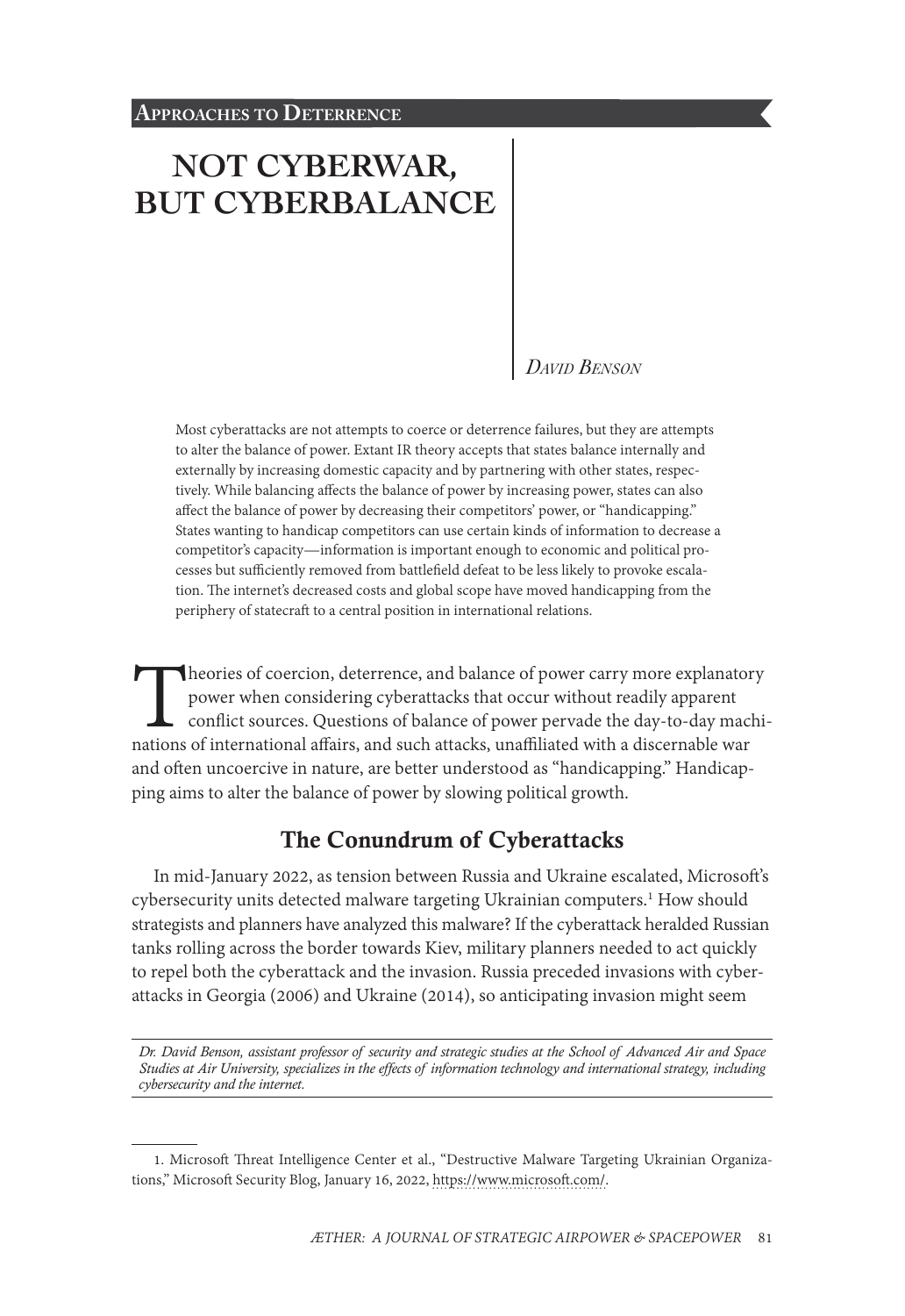like a prudent maneuver.<sup>2</sup> But many Russian cyberattacks were not preludes to kinetic attacks, including cyberattacks on Estonia and the United States.<sup>3</sup> Responding to a cyber attack as if it is a military attack risks unnecessary escalation.4 Not preparing for a war when one is imminent is imprudent.<sup>5</sup>

Many national and international security professionals, scholars, and commentators advocate for treating all cyberattacks as if they are the first blow of military attack. International relations (IR) scholars and foreign policy professionals struggle to understand and respond to cyberattacks, because we try to place them on the spectrum between war and peace. At least one philippic follows every transnational cyberattack calling the attack a "Cyber Pearl Harbor" or a "Cyber 9/11" and demands military retaliation.<sup>6</sup> Some even argue that by not treating cyberattacks like military attacks, we are functionally ceding a military domain to the enemy.<sup>7</sup>

Even if advocates for robust, military-like attitudes toward cyberattacks rarely propose military escalation, using verbiage generally reserved for military combat and war encourages misunderstanding and miscalculation. Focusing on the war/not war binary can lead observers to undervalue or overvalue cyberattacks by inappropriately equating them with categories that hide the attack's true effects.<sup>8</sup>

For those who ask whether all substantial cyberattacks are not equivalent to war, the question that must be answered is "if some important cyberattacks are *not* equivalent war, then what are they?" While it is an important first step to recognize that cyberattacks are "un-war," this only tells us what cyberattacks are not.9 Given the risks of accidental escalation, why would a government allow something as provocative as the cyberattacks during the 2016 US presidential election? Knowing why such attacks happen will allow planners and policy makers to account and prepare for potential future attacks. Equally importantly, scholars and strategists can better develop counterstrategies by understanding what strategic objectives cyberattacks can pursue.

International relations theories of deterrence, coercion, and balance of power better explain many cyberattack campaigns occurring without obvious conflict sources.

<sup>2.</sup> Mark Clayton, "Ukraine Election Narrowly Avoided 'Wanton Destruction' from Hackers," *Christian Science Monitor*, June 17, 2014, [https://www.csmonitor.com/;](https://www.csmonitor.com/World/Passcode/2014/0617/Ukraine-election-narrowly-avoided-wanton-destruction-from-hackers) and Ronald J. Deibert, Rafal Rohozinski, and Masashi Crete-Nishihata, "Cyclones in Cyberspace: Information Shaping and Denial in the 2008 Russia– Georgia War," *Security Dialogue* 43, no. 1 (2012).

<sup>3.</sup> Jim Finkle, "Agent.BTZ Spyware Hit Europe Hard after U.S. Military Attack: Security Firm," Reuters, March 12, 2014, [https://www.reuters.com/;](https://www.reuters.com/article/us-russia-cyberespionage/agent-btz-spyware-hit-europe-hard-after-u-s-military-attack-security-firm-idUSBREA2B25R20140312) and Stephen Herzog, "Revisiting the Estonian Cyber Attacks: Digital Threats and Multinational Responses," *Journal of Strategic Security* 4, no. 2 (June 2011).

<sup>4.</sup> Robert Jervis, *Perception and Misperception in International Politics*, New Ed. (Princeton: Princeton University Press, 2017).

<sup>5.</sup> Randall L. Schweller, "Unanswered Threats: A Neoclassical Realist Theory of Underbalancing," *International Security* 29, no. 2 (2004).

<sup>6.</sup> See James J. Wirtz, "The Cyber Pearl Harbor Redux: Helpful Analogy or Cyber Hype?," *Intelligence and National Security* 33, no. 5 (2018).

<sup>7.</sup> Richard A. Clarke and Robert K. Knake, *The Fifth Domain* (New York: Penguin Publishing Group, 2019). 8. Thomas Rid, *Cyber War Will Not Take Place* (New York: Oxford University Press, 2013).

<sup>9.</sup> Lucas Kello, *The Virtual Weapon and International Order* (New Haven, CT: Yale University Press, 2017).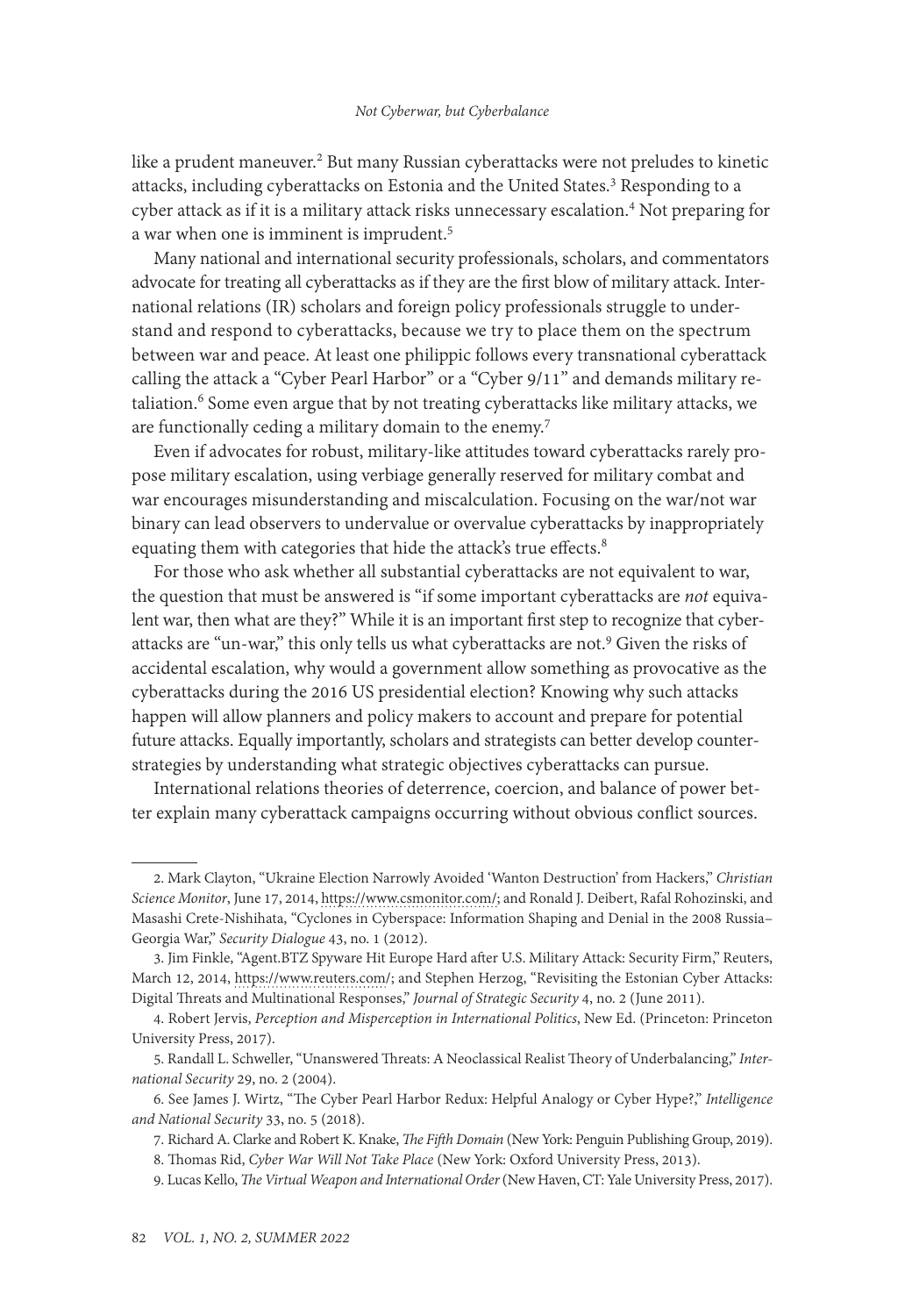According to realist international relations theory, states (or more accurately their governments) jockey for advantage in the international balance of power.<sup>10</sup> Even IR paradigms that claim it is possible to mitigate balance-of-power concerns still accept the balance of power exists and *can* affect some governments' behaviors.<sup>11</sup> Balance of power can sometimes lead to conflict and war, but war is relatively infrequent compared to the pervasive concern over balance of power. Consequently, the phenomena comprising the daily grind of international politics are usually more concerned with the balance of power than with war.

Accordingly, many cyberattacks are attempts to revise the international balance of power—a phenomenon this article calls handicapping. Handicapping are attacks on a competitor that are attempts to revise the balance of power by slowing political growth. Handicapping as a concept rests upon the difference between the logic of coercion and the logic of balance. States may be coercing or balancing using either war or not-war, but coercion and balancing have orthogonal objectives.

Coercion exercises military power to resolve conflict in the state's interest *now*. Because coercion affects current political behavior, the logic of coercion uses (and affects) current power. Balancing develops economic and political power preparing to coerce, deter, or resist coercion *in the future*. Because the balance of power anticipates future conflict, the logic of the balance of power affects power development. Using power and developing power are conflicting objectives because typically, and as in war, using power consumes more resources than it creates.<sup>12</sup>

Making a theoretical distinction between handicapping attacks and coercive attacks opens potential policy options and makes opponent strategies clearer. Balance of power is not a new concept, but theorists and strategists refer to balancing as something a government does internally or by creating alliances.

Degrading competitors' capabilities to adjust the balance of power in your favor is logically consistent with the idea of a balance but nonetheless remains unexplored. When under a destructive attack, leaders do not want to be told, "We don't know what this is, but it is not war." Knowing that not only are many destructive attacks not trying to win a war now, but that those attacks are "handicapping" you for advantage in the future is an answer that illuminates strategies. If there really is time between a handicapping attack and a decisive point, the victim of the attack can pursue temporal strategies to deal with handicapping.

Distinguishing between attacks affecting the balance of power from coercive attacks sets standards allowing decision makers to assess whether escalation is appropriate. Attacks affecting the balance of power can happen any time and for any reason. By

<sup>10.</sup> Kenneth Neal Waltz, *Theory of International Politics* (Reading, MA: Addison-Wesley, 1979); and John J. Mearsheimer, *The Tragedy of Great Power Politics*, 1st ed. (New York: Norton, 2001).

<sup>11.</sup> Robert O. Keohane, *After Hegemony: Cooperation and Discord in the World Political Economy* (Princeton: Princeton University Press, 2005); and Alexander Wendt, *Social Theory of International Politics* (New York: Cambridge University Press, 1999).

<sup>12.</sup> James D. Fearon, "Rationalist Explanations for War," *International Organization* 49, no. 3 (1995).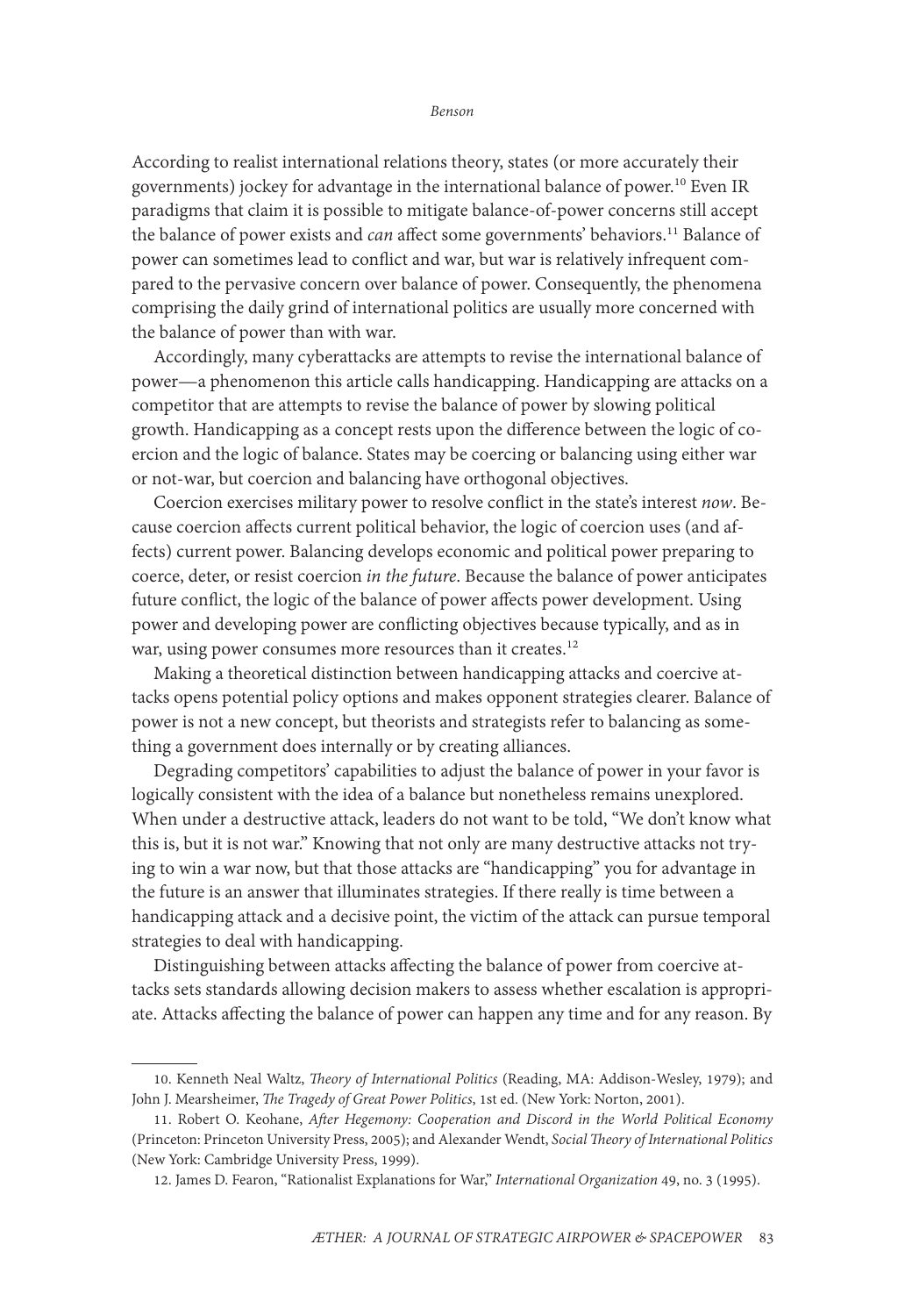contrast, coercive attacks must happen either with clear communication of coercive intent or in a context where coercive intent is somewhat obvious.

Many of the most egregious cyberattacks over the past 10 years have occurred absent obvious coercive intent and without coercive messaging.13 Leadership in the United States and elsewhere have frequently demurred from treating those attacks as war to the disappointment of some in the cybersecurity community.<sup>14</sup> But expending military power to meet a challenge meant to degrade power would have played into, not defeated, the attacker's strategy.

# A Potential Instrument for Handicapping

One need not believe states always care about the balance of power to accept that some states sometimes care about the balance of power and behave accordingly. Rational concerns about the balance of power arise as states maneuver to improve their prospects of prevailing in future conflicts. Information is a vital component of power, so leaders caring about the balance of power can reasonably conclude that interfering with certain information might affect the balance of power. Information's character before the internet made many strategies that *could* affect the balance of power difficult. The internet changed the information topography, making strategies that plausibly affect the international balance of power possible and attractive.

States must care about the balance of power to hedge against future conflict. Interstate conflicts occur when one state attempts to coerce another. Conflict need not be military, but states can resist coercion as long as battlefield victory is possible, making military power and capacity important to balance-of-power concerns.<sup>15</sup> States resist coercion to retain their freedom of action. If coercion escalates to systemic war, the war can be catastrophic even for the victor, and the loser must accommodate itself to a disadvantageous international system.<sup>16</sup> Handicapping is a strategy that hedges against future coercion by impairing a competitor's ability to develop latent power or convert latent power into actual power.

### Sources of Power

State power comes from many sources, but governments can only change some sources of power to swiftly affect the balance of power. For example, a 2005 RAND

<sup>13.</sup> Jason Chaffetz, Mark Meadows, and Will Hurd, *The OPM Data Breach: How the Government Jeopardized Our National Security for More Than a Generation*, Majority Staff Report, 114th Congress (Washington, DC: US House of Representatives, Committee on Oversight and Government Reform, September 7, 2016), [https://republicans-oversight.house.gov/.](https://republicans-oversight.house.gov/wp-content/uploads/2016/09/The-OPM-Data-Breach-How-the-Government-Jeopardized-Our-National-Security-for-More-than-a-Generation.pdf)

<sup>14.</sup> Mearshimer, *Great Power Politics*.

<sup>15.</sup> Thomas C. Schelling, *Arms and Influence* (New Haven, CT: Yale University Press, 1966); Robert Anthony Pape, *Bombing to Win: Air Power and Coercion in War* (Ithaca, NY: Cornell University Press, 1996); and Daniel L. Byman and Matthew C. Waxman, *The Dynamics of Coercion* (New York: Cambridge University Press, 2002).

<sup>16.</sup> Robert Gilpin, *War and Change in World Politics* (New York: Cambridge University Press, 1981).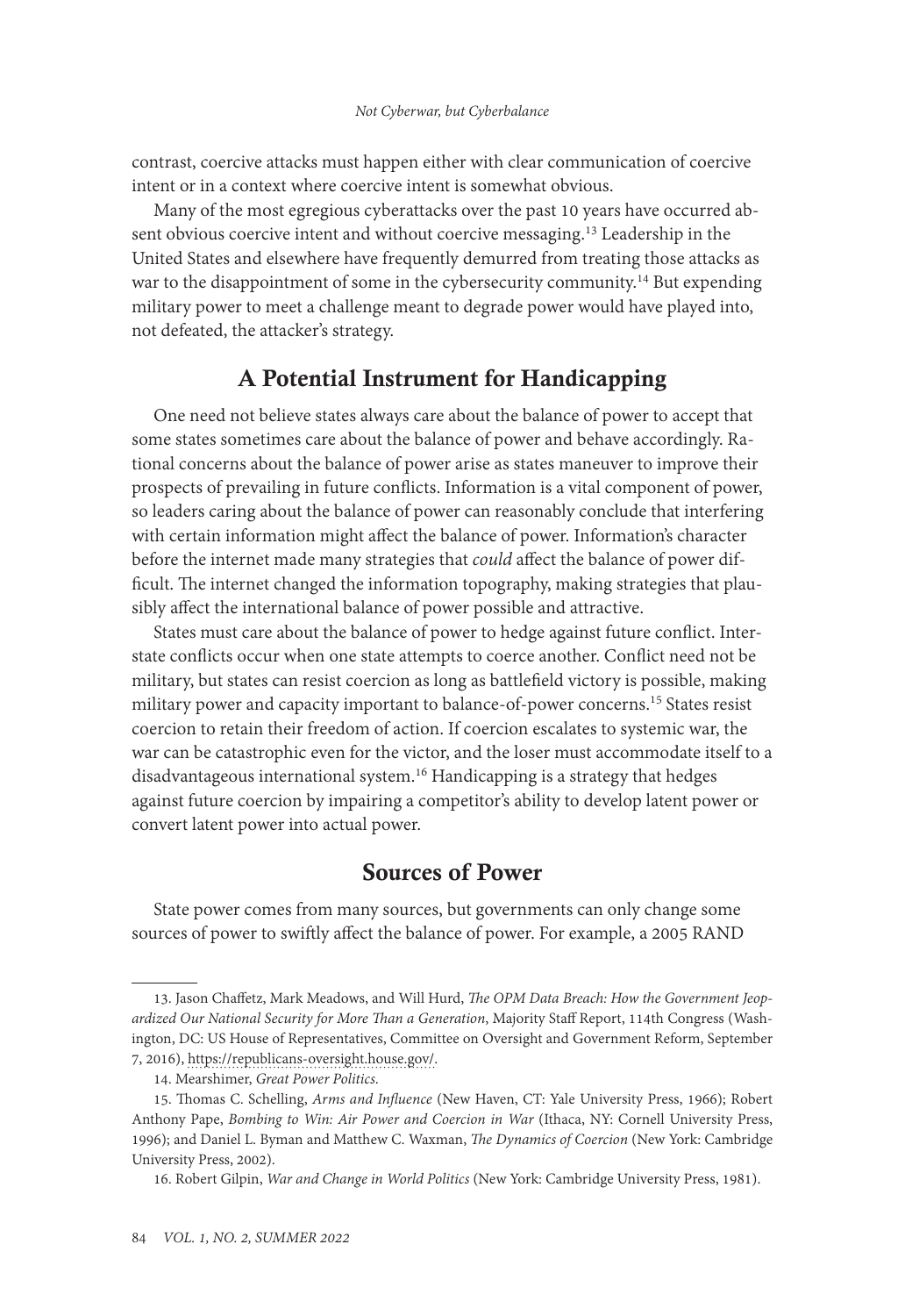conference identified eight drivers of national power: domestic sociopolitical, international political, population, economic, agriculture, energy, technology, and environment.17 Governments can affect all eight drivers of national power, but many—including population, energy, and environment—change only slowly, if at all.

Governments can more rapidly affect agriculture and technology, but while governments can easily harm existing agricultural and technological resources, developing such resources from nothing is harder. Therefore, governments must mostly rely on domestic sociopolitics, international politics, and economics to manipulate the balance of power.

The international mechanisms to create national power naturally attract substantial attention in international relations. Treaties are a source of international power and mechanisms for international competition as states jockey to ensure their interests become encoded in international agreements.18 Joining organizations can allow states more power in international interactions than material power alone and can even set the terms of the international system.<sup>19</sup> Trade and economic exchanges are potential sources of material power and wealth, tools for competition, and mechanisms for cooperation.<sup>20</sup>

Domestic economic and sociopolitical power contribute directly to latent or potential power. Latent power includes the capability or resources to accomplish objectives but not the organizational mechanisms to pursue specific objectives. States with stable and unified political systems create an environment for robust economic growth.<sup>21</sup> Political stability can be a self-reinforcing cycle as increased instability decreases trust in government and political unity, thereby decreasing stability.<sup>22</sup> Domestic sociopolitical divisions make policy implementation more difficult and harm economic growth, whereas internal political stability makes government rent extraction easier.<sup>23</sup>

<sup>17.</sup> Gregory F. Treverton and Seth G. Jones, *Measuring National Power* (Santa Monica, CA: RAND Corporation, April 21, 2005), [https://www.rand.org/.](https://www.rand.org/pubs/conf_proceedings/CF215.html)

<sup>18.</sup> Karolina M. Milewicz and Duncan Snidal, "Cooperation by Treaty: The Role of Multilateral Powers," *International Organization* 70, no. 4 (2016).

<sup>19.</sup> Christina J. Schneider, "Weak States and Institutionalized Bargaining Power in International Organizations," *International Studies Quarterly* 55, no. 2 (2011); and G. John Ikenberry, *Liberal Leviathan* (Princeton: Princeton University Press, 2012).

<sup>20.</sup> Stephen G. Brooks, *Producing Security: Multinational Corporations, Globalization, and the Changing Calculus of Conflict* (Princeton: Princeton University Press, 2005); Dale C. Copeland, *Economic Interdependence and War* (Princeton: Princeton University Press, 2014); and Patrick J. McDonald, *The Invisible Hand of Peace: Capitalism, the War Machine, and International Relations Theory* (New York: Cambridge University Press, 2009).

<sup>21.</sup> Kevin Grier, Shu Lin, and Haichun Ye, "Political Fractionalization and Delay in Fiscal Stabilizations: A Duration Analysis," *Public Choice* 164, no. 1/2 (2015).

<sup>22.</sup> Marc L. Hutchison and Kristin Johnson, "Capacity to Trust? Institutional Capacity, Conflict, and Political Trust in Africa, 2000-2005," *Journal of Peace Research* 48, no. 6 (2011).

<sup>23.</sup> Kjetil Bjorvatn and Mohammad Reza Farzanegan, "Resource Rents, Balance of Power, and Political Stability," *Journal of Peace Research* 52, no. 6 (2015).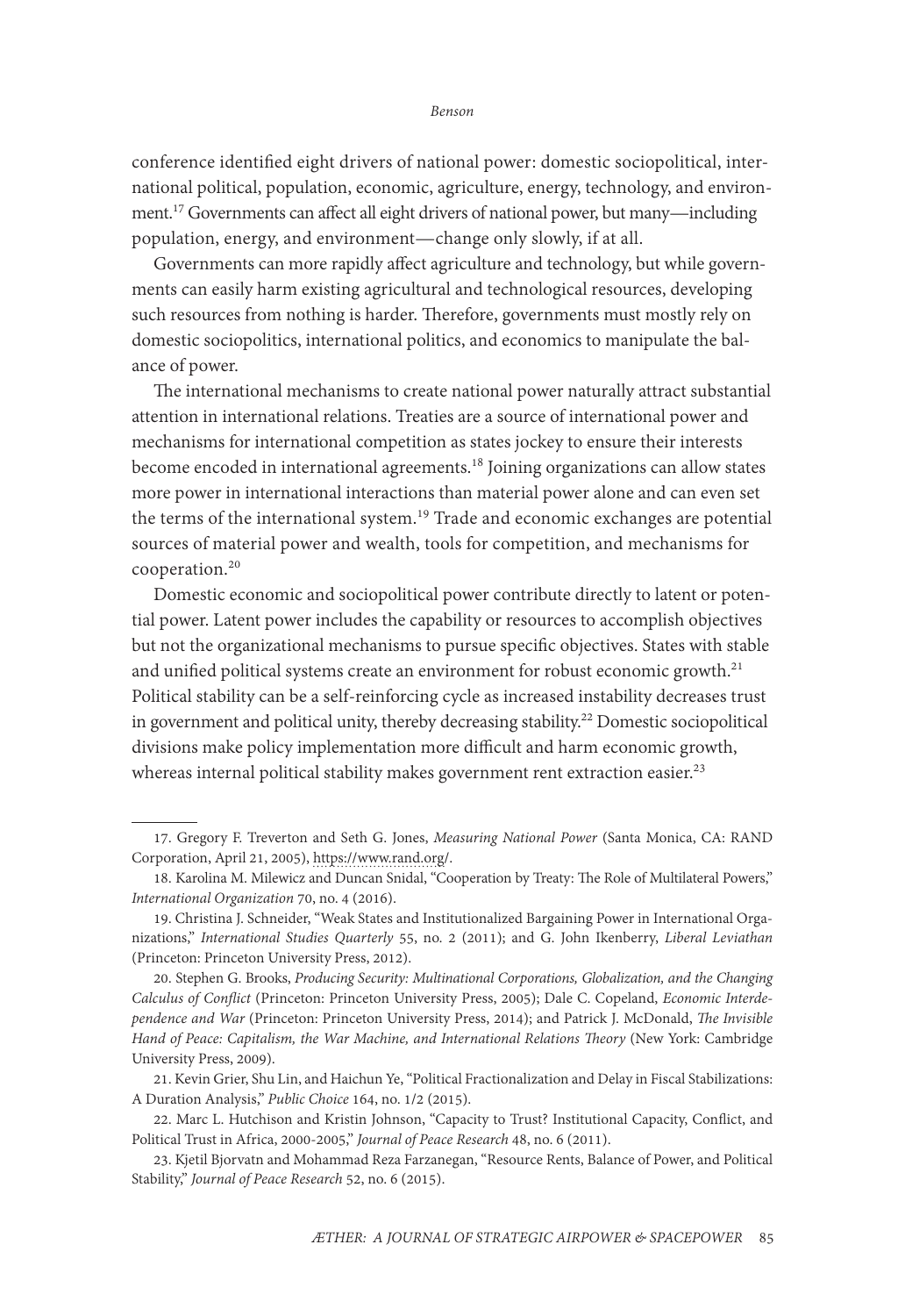The domestic sociopolitical system also enables actual power—the mechanisms to enact specific policies. In the realist tradition, actual power is sometimes used synonymously with military power, but in this article, actual power includes all government capacity to directly affect specific and immediate policies. Therefore, deploying the military to separate Panama from Columbia *and* building the Panama Canal both used actual power. Power use imposes economic costs on a state because capabilities and resources normally used to develop latent power are diverted to actual power: steel production is vital to both industry and the military, but every pound of steel used to make tanks cannot be used to make toasters.

Soft power merits special notice as a type of power because it merges domestic sociopolitical structure with international power without reliance on material power capabilities. A state's domestic economic strength creates material capabilities, which are a component of hard power, but soft power may change without underlying changes in capabilities. Soft power arises because another state's government or (more commonly) society is inherently attractive, has desirable social characteristics, or shares social ties with other states' populations. Soft power induces cooperation through social affinity.<sup>24</sup> Soft balancing is the conceptual antithesis of soft power, where governments resist a hegemon's power using nonmaterial means.<sup>25</sup>

#### Entire States Balance, Not Just Governments

Although the international balance of power is among states, governments are not the only actors in the international system who contribute to or benefit from favorable balances of power. The state is a useful theoretical fiction delineating bases of international power that different international actors can access. Governments have the most direct access to a state's power and are usually the most powerful international actors. Other actors contribute to and draw from a state's power, with or without the government's direction and support. Microsoft increases US power by developing the economy and consolidating rents from abroad. Microsoft also benefits from its position in the most powerful state in the world, being safe from external attack and with the US Government defending Microsoft's intellectual property.

Even in authoritarian regimes, nongovernment economic activity is tremendously important for the overall international political strength of the state. Companies and organizations contribute to or detract from political unity and stability depending upon their disposition toward and relationships with the government and each other. Private organizations affect economic growth as do financial markets. Companies and financial institutions constitute vital aspects of state power. Because civil society is an important part of a state, even self-interested civil society groups may affect state power. American automakers developed industry to compete with other countries'

<sup>24.</sup> Joseph S. Nye Jr., *Soft Power: The Means to Success in World Politics*, illustrated ed. (New York: PublicAffairs, 2005).

<sup>25.</sup> Robert A. Pape, "Soft Balancing against the United States," *International Security* 30, no. 1 (2005).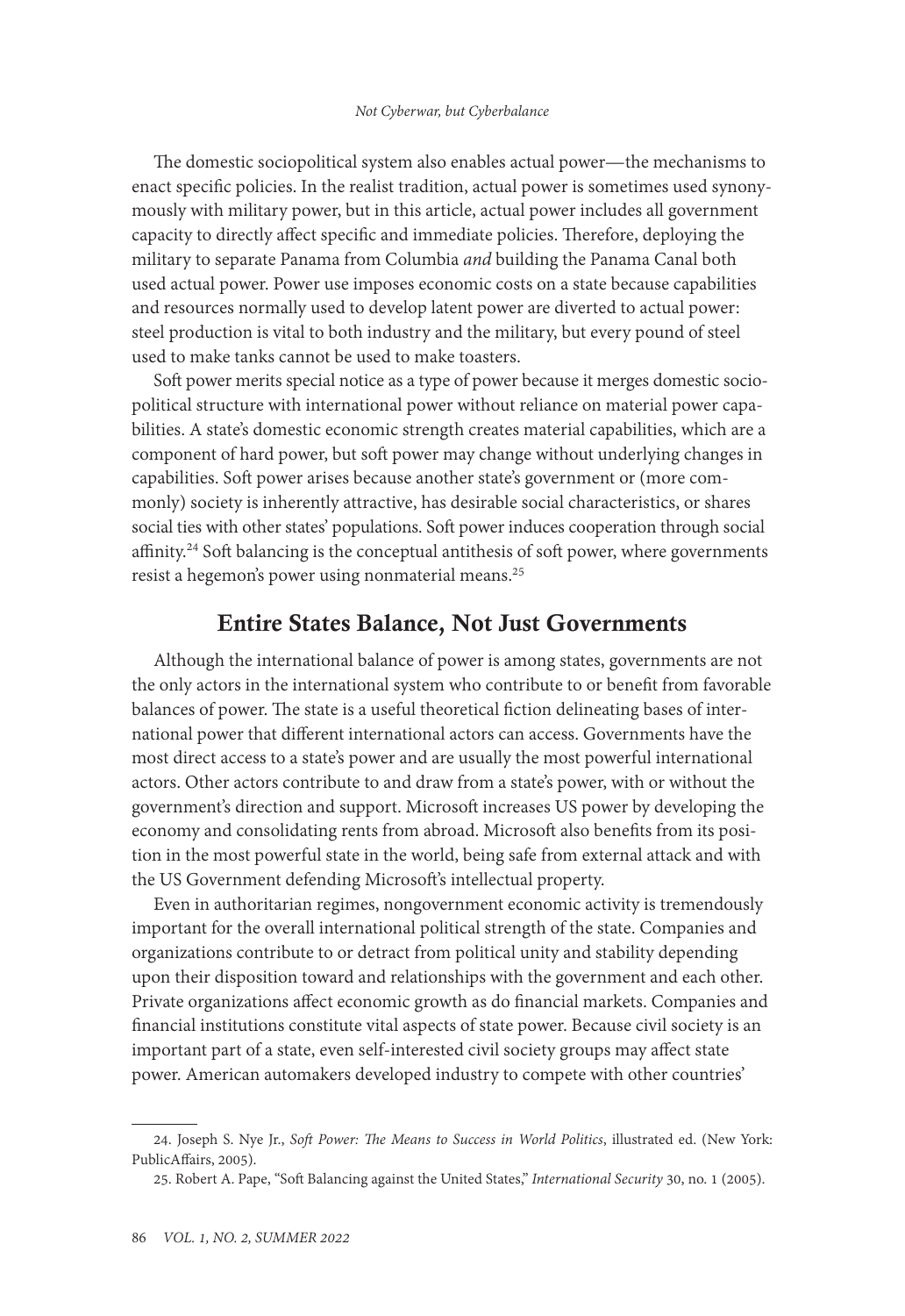automakers, not for the glory of the government. Willys, Ford, and Chevrolet were still important components of American power in WWII.26

International actors contributing to and benefiting from a state's relative power position can also act to affect a state's relative power. Nongovernment entities can increase production, attempting to offset advantages other states have. Groups able to act internationally can also handicap competitors, fearing future advantages another state's relative power confers on the competing state. The actors responsible for balancing or handicapping do not change handicapping's and balancing's effects on the balance of power. When American economic power eclipsed the UK's economic power, driven as much by industrial development and private territorial expansion as any government policy, the relative importance of government policy versus private initiative did not change the outcome.<sup>27</sup>

Online the boundaries between government and civil society blur so far as to become almost indistinguishable. Many governments of all regime types directly employ cybersecurity professionals not directly responsible to the government. Sometimes relying on nongovernment actors is a strategy to obfuscate government involvement.<sup>28</sup>

Other times, civil society organizations pursue cybersecurity objectives on behalf of a state's citizens without guidance from the government and for their private purposes. For example, Microsoft has taken upon itself the task of improving cybersecurity as part of its mission.<sup>29</sup> Determining which actors are responsible for actions in specific circumstances remains important for policy but is less relevant to understanding overall state behavior. The balance of power changes no matter who makes the decisions.

# Logic of Balancing vs. Logic of Coercion

Coercion is different from balancing because coercion addresses immediate, specific problems but balancing prepares for future problems. Because coercion is attempting to address immediate, discrete, and defined problems, coercion *must* deal directly with a government's ability to exercise actual power. While coercing governments may attack tools that develop latent power to inflict costs, if governments retain the ability to exercise actual power, they retain the ability to resist coercion.<sup>30</sup> Consequently, coercive attacks degrade the institutions, organizations, and resources that governments use to exercise power.

States balance by increasing their own ability to develop power by strengthening domestic sociopolitical institutions, building international relations, and fomenting

<sup>26.</sup> David Dalet, *The Jeep: History of a World War II Legend*, 1st ed. (Atglen, PA: Schiffer, 2013).

<sup>27.</sup> Nathan Rosenberg and L. E. Birdzell Jr., *How the West Grew Rich: The Economic Transformation of the Industrial World*, 1st ed. (New York: Basic Books, 1987).

<sup>28.</sup> Tim Maurer, "Cyber Proxies and Their Implications for Liberal Democracies," *Washington Quarterly* 41, no. 2 (April 2018).

<sup>29.</sup> Matt O'Brien, "Microsoft's Anti-Hacking Efforts Make It an Internet Cop," Associated Press, August 21, 2018, [https://apnews.com/](https://apnews.com/191032549cca44b9b1b74e1d130a04e5).

<sup>30.</sup> Pape, *Bombing to Win*.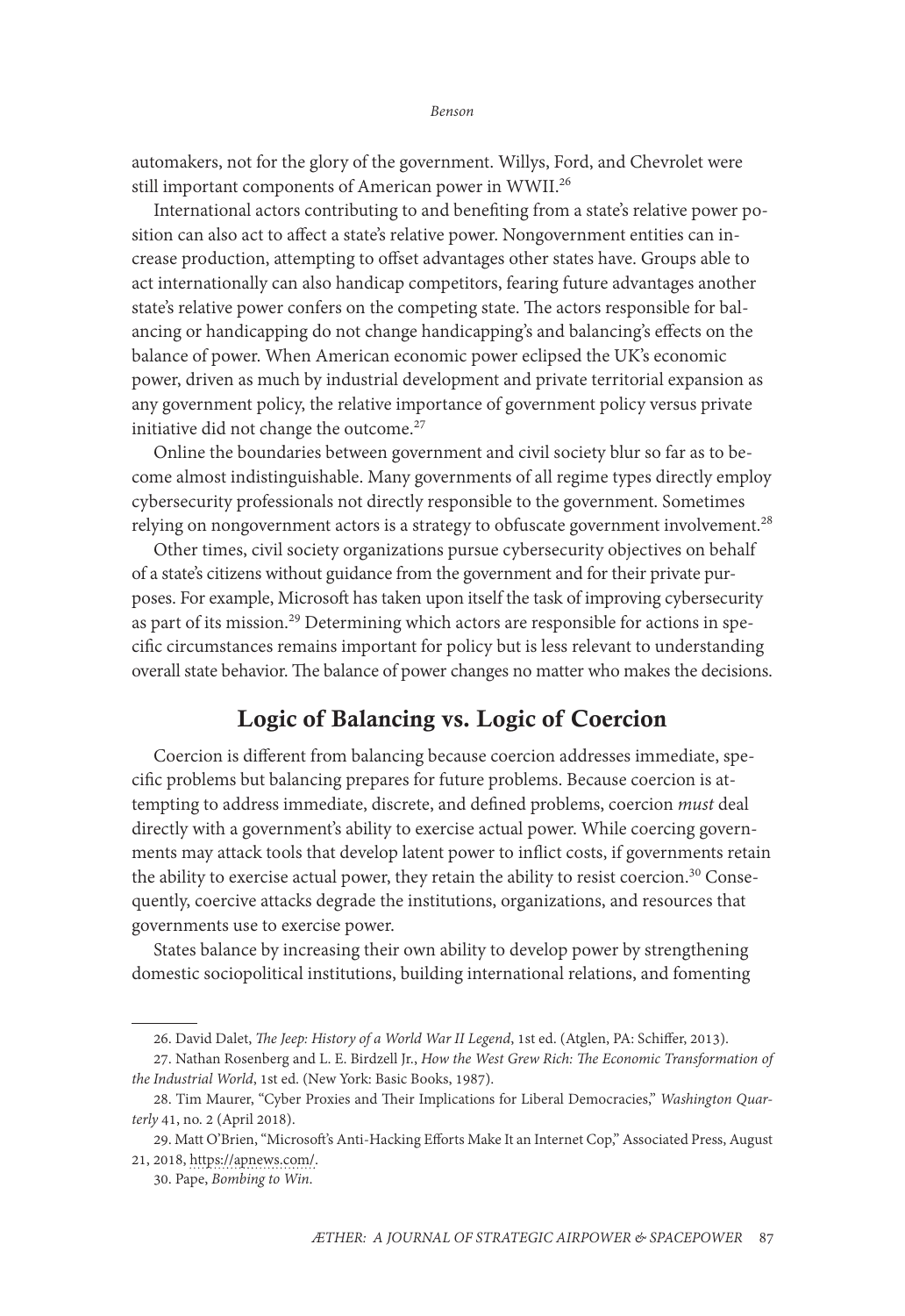economic growth. Balancing hedges against future needs to coerce, resist coercion, or deter when there is no immediate need to coerce. States do not need to use force now to want to hedge against security needs in an uncertain future.<sup>31</sup> Even relatively secure states able to relax in the short term might not want to fall so far behind other states at some point a previously secure state may not be able to defend itself.

Handicapping—as with balancing—also hedges against future threats but does so by degrading a competitor's ability to develop power. Handicapping is offensive because it attacks the competitor, but the attack targets power development and occurs absent an immediate policy challenge. Degrading economic productivity and sociopolitical cohesion harms a competitor's ability to develop power. Handicapping intends to harm power development, whereas in coercion, harming power development is incidental to the attempt to coerce now. Handicapping by degrading a competitor's power-development capability *before* a crisis improves the likelihood the crisis will resolve in the handicapper's favor.

Examining edge examples like preventive and preemptive wars highlights the distinction between the logic of coercion and the logic of balance. In preemptive wars the attacker strikes an adversary when the adversary's attack is imminent. Preemptive wars follow the logic of coercion. The preemptor fears an immediate coercive threat and attacks first to countercoerce its adversary.

In preventive wars, a declining power attacks an ascending power in hopes of arresting the rising power's ascent. Preventive wars are closer to the logic of balancing but will usually still constitute attempts to coerce. Preventive wars historically have struck at the institutions and organizations established for actual power use, not at those with potential power creation, and are attempts to coerce the rising power into accepting secondary status.

For example, the US-led invasion of Iraq was a preventive war intended to stop Iraq's ability to develop nuclear weapons to increase its power. Some of the arguments for the Iraq war applied handicapping's logic—Saddam Hussein's relative power in the region must be reduced. During the war itself, however, the United States and its Allies and partners attempted to coerce Iraq first to accept UN inspectors, then to change governments.

Handicapping and coercion often look the same from the defender's viewpoint. It can be impossible to differentiate between handicapping and coercion using most instruments of power. Israel *may* have been handicapping Iraq by bombing the Osirak reactor, but that bombing looked exactly like an attempt to coerce Iraq into accepting Israel's military superiority.32 The United States *might* have been attempting to slow Soviet economic growth with embargoes, but it looked to the Soviets exactly like

<sup>31.</sup> Evan Braden Montgomery, "Breaking out of the Security Dilemma: Realism, Reassurance, and the Problem of Uncertainty," *International Security* 31, no. 2 (2006); and Sebastian Rosato, "The Inscrutable Intentions of Great Powers," *International Security* 39, no. 3 (2015).

<sup>32.</sup> Richard K. Betts, "The Osirak Fallacy," *National Interest*, no. 83 (2006): 22–25.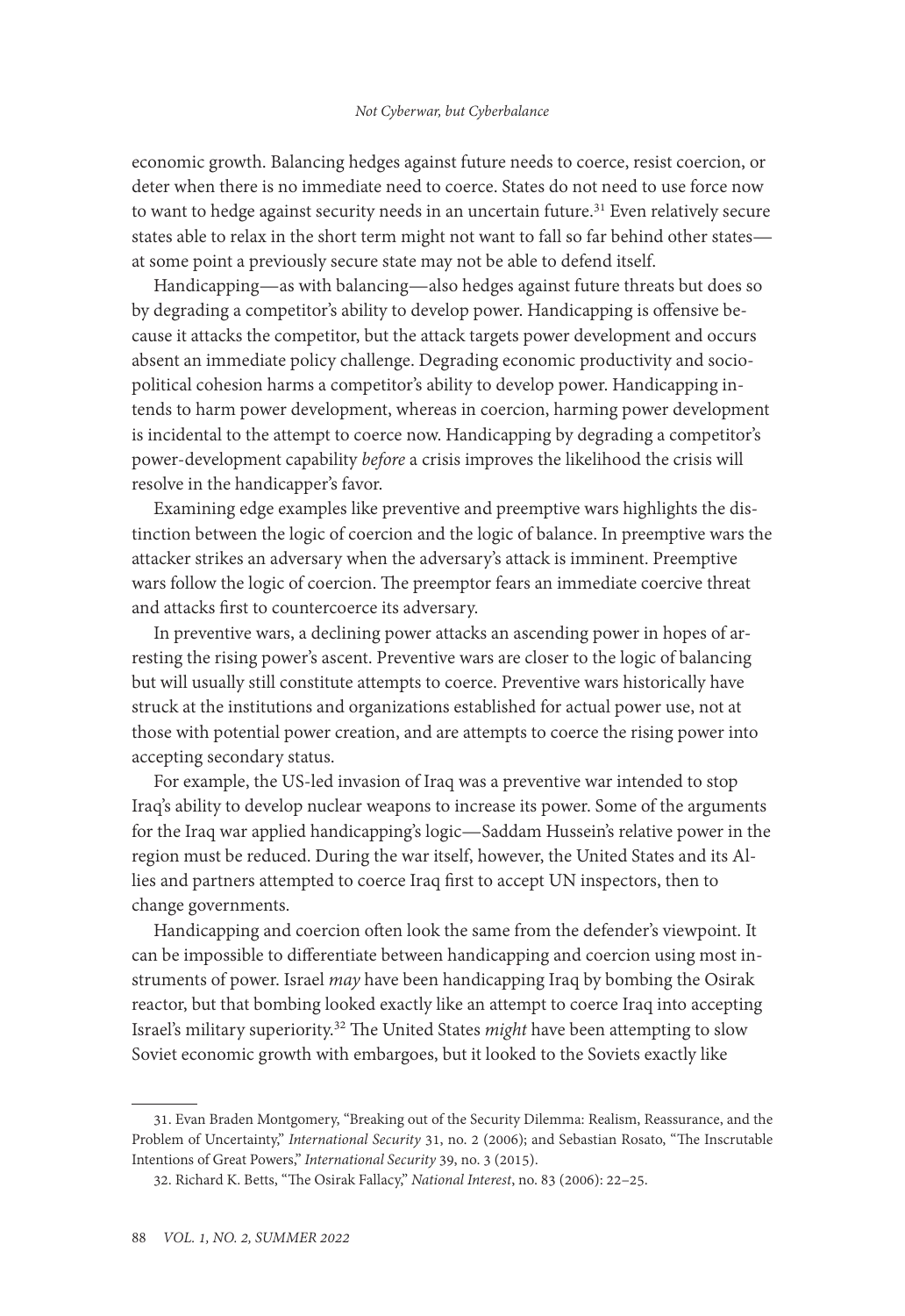America was attempting to use economic power to coerce the Soviets into changing domestic policy.

Attempting handicapping when the defender is likely to believe it is being coerced risks escalation. Governments acting aggressively can accidentally signal they are revisionist, provoking competitors to react accordingly and triggering a spiral of escalation.<sup>33</sup> Before the internet, most instruments of power were blunt and accidentally affected unintended targets, creating collateral damage the targets of the attack misinterpreted as the primary targets.<sup>34</sup> Even knowing the political organization, social structure, and economic institutions within a competitor's state with enough granularity to differentiate between actual power use and potential power development was outside the capacity of most governments before the internet.

### Information and Power

As information technology develops, information—especially cheap, online information—is increasingly important to power creation and is easier to manipulate from a distance. Cyberattacks can use information to degrade a state's economic, political, and military power-creation capacities.

#### *Economic*

Information is crucial to creating latent economic power. Economic growth relies on innovation, which requires information.<sup>35</sup> A major source of economic growth is the development and dissemination of information allowing firms to recognize underserved market sectors.<sup>36</sup> Markets and market development are major engines of economic growth and are—at their core—information aggregation mechanisms.<sup>37</sup> Improved information technology and especially the internet dramatically increase economic development and latent power.<sup>38</sup>

### *Political*

Information is also crucial to government operations. Governments require information to set and implement tax policies, extracting economic power to convert it to actual power. Information allows governments to coordinate efforts and make policy decisions. Governments and leaders share information as a matter of international

<sup>33.</sup> Jervis, *Perception and Misperception.*

<sup>34.</sup> Prashant Dikshit, *Precision Guided Munitions and Reduced Collateral Damage*, IPC S Issue Brief, no. 8 (New Delhi: Institute of Peace and Conflict Studies, May 2003), [https://www.jstor.org/](https://www.jstor.org/stable/resrep09165?seq=1/)

<sup>35.</sup> Eric D. Beinhocker, *The Origin of Wealth: The Radical Remaking of Economics and What It Means for Business and Society* (Boston: Harvard Business Review Press, 2007).

<sup>36.</sup> Clayton M. Christensen, *The Innovator's Dilemma* (Boston: Harvard Business Review Press, 2016). 37. F. A. Hayek, "The Use of Knowledge in Society," *American Economic Review* 35, no. 4 (1945).

<sup>38.</sup> Jonathan L. Zittrain, "The Generative Internet," *Harvard Law Review* 119, no. 7 (2006).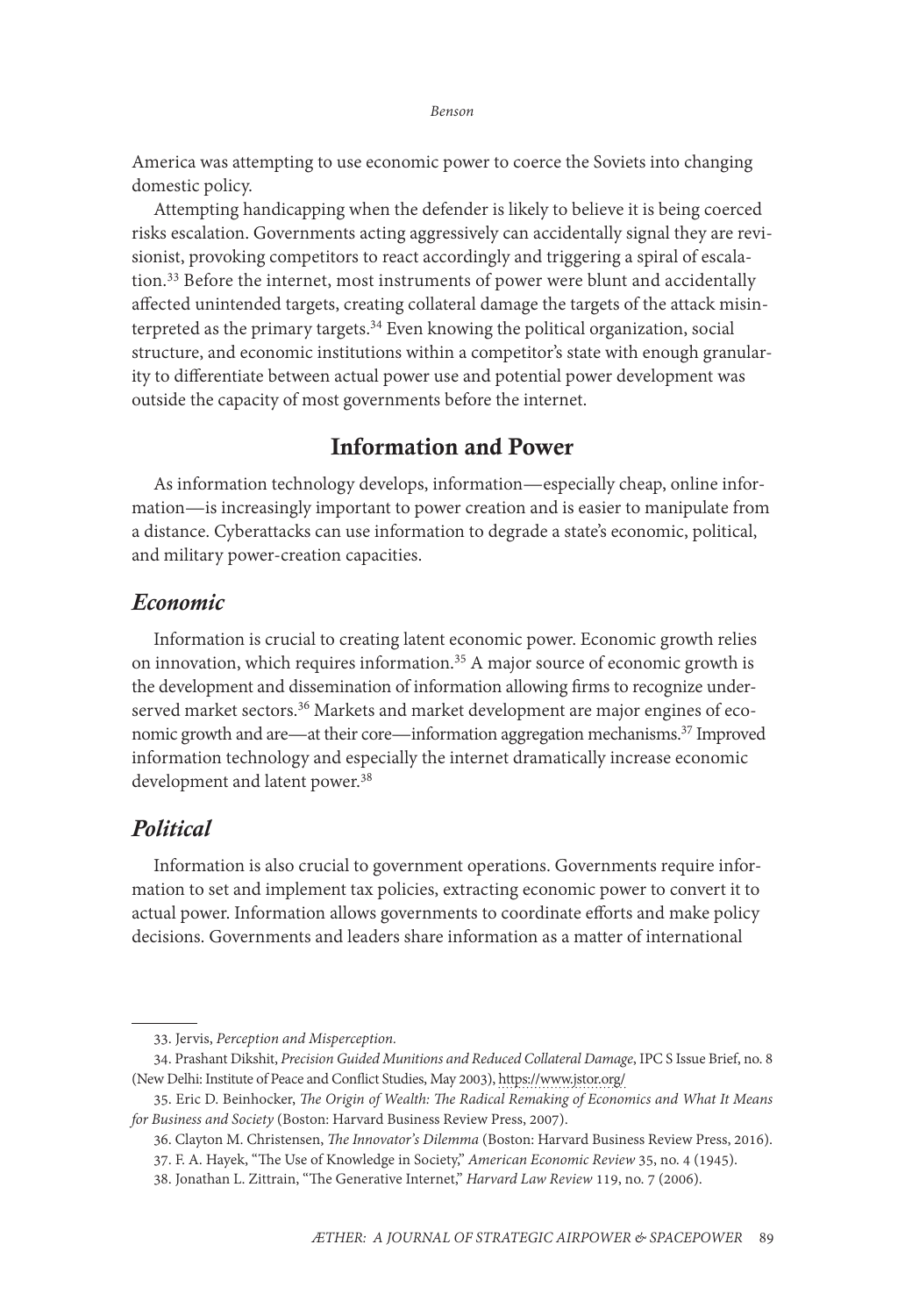statecraft.<sup>39</sup> Governments must accept international information, analyze it, and determine international policy. Misperception or miscalculation can be catastrophic.<sup>40</sup>

### *Military*

Finally, information affects military power development and use. As militaries train, plan, and prepare for a potential war, sharing information within the military and with allies is necessary for military operations. In many instances, militaries must also guard against espionage during prewar preparations lest potential adversaries use compromised information to counter preparations. During war, there can be neither command nor control without information flow. Information is, therefore, among the most important commodities flowing through lines of communication.

# Handicapping and Online Information

The importance of information in power generation makes handicapping possible. Competitors can chip away at latent power by slowing economic growth. Interfering with government operations can also slow latent power production, harm the conversion of latent power into actual power, and damage perceptions of power at home and abroad. Governments and civil societies use information to create a unified policy front either by aligning government policy with popular preferences or by coercing civil society into accepting government policy. Interfering with economic, government, and political processes and institutions slows a state's latent power creation.

Information has always been important, but before the internet, information's relative scarcity made attacking competitors' information difficult. Pre-internet information was closely held and difficult to obtain and manipulate. When governments attacked information, their strategies and operations were complex, costly, and tailor made. Cracking an opponent's cipher, seeding a political lie in an opponent's mass media, or stealing an opponent's secrets were major coups and could shift the overall balance of power. Such operations were also exorbitantly costly and so haphazardly successful as to preclude constituting a reliable strategy.<sup>41</sup> Governments tried, of course, but were so infrequently successful that scholars and policy makers could afford to outsource concern about information to persons involved in information operations per se.<sup>42</sup>

Effectively using information to harm a competitor's international power requires information about the competitor's domestic political environment. Overseas competitors can collect and analyze mass online data (data analytics) almost as easily as

<sup>39.</sup> John J. Mearsheimer, *Why Leaders Lie: The Truth about Lying in International Politics* (Oxford: Oxford University Press, 2013).

<sup>40.</sup> Robert Jervis, *Why Intelligence Fails: Lessons from the Iranian Revolution and the Iraq War* (Ithaca, NY: Cornell University Press, 2010).

<sup>41.</sup> Lindsey A. O'Rourke, *Covert Regime Change: America's Secret Cold War* (Ithaca, NY: Cornell University Press, 2021).

<sup>42.</sup> O'Rourke, *Covert Regime Change*.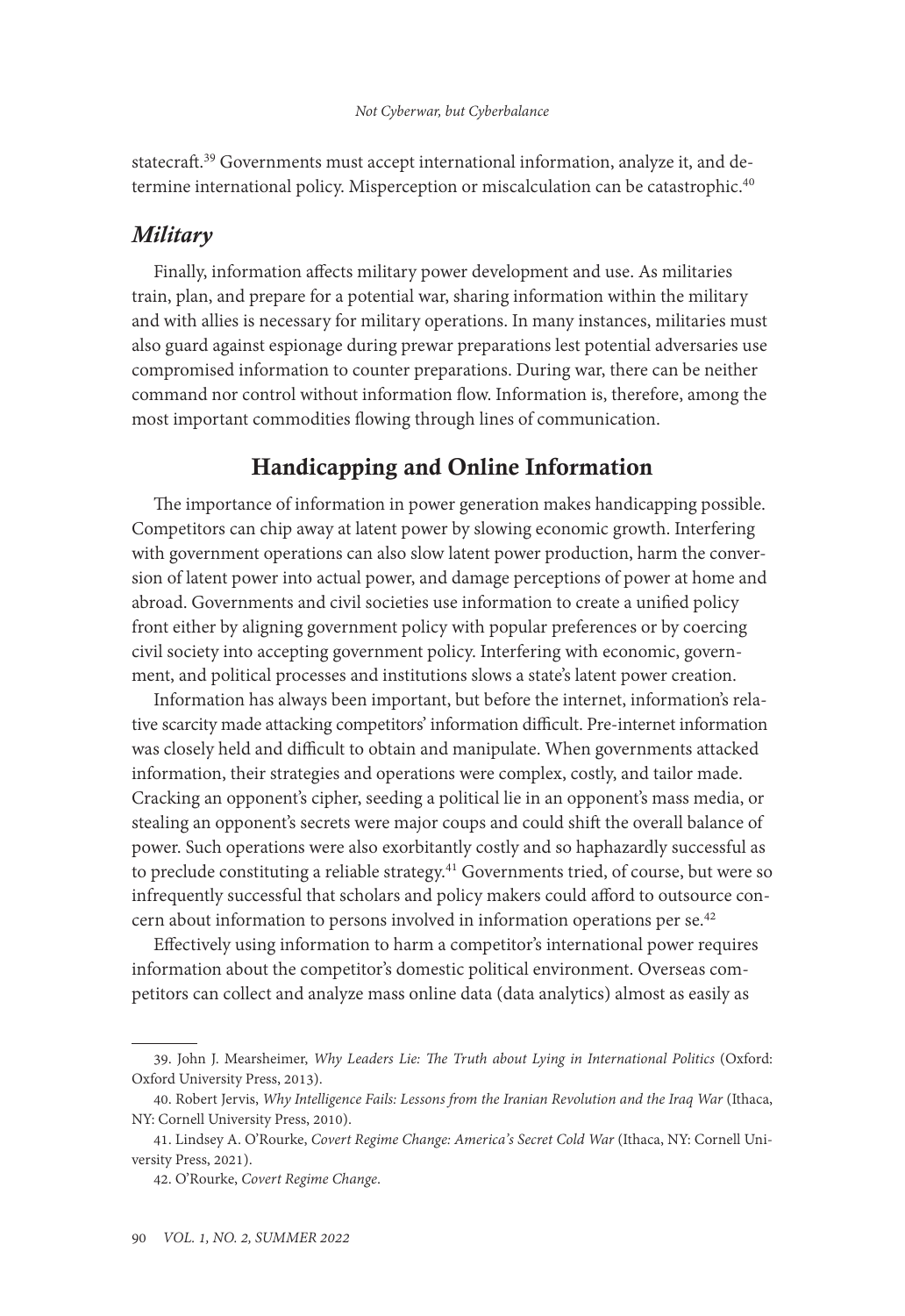domestic groups. The inability to understand domestic political situations hindered pre-internet attempts at informational handicapping.43 For example, Soviet misunderstandings about the US Civil Rights movement effectively precluded their exploitation of domestic discontent weaken the United States at home.44 Online information makes understanding competitors' domestic sociopolitical terrain easier. Russian information operations in 2016 identified and exploited salient divides within the electorate.

Competitors can also use deception and computer security vulnerability exploitation to collect information that itself is useful in handicapping. Phishing is a sophisticated version of deception, presenting victims with inauthentic versions of websites to steal security credentials, but deception could be as simple as lying about identities on social media.45 Overseas actors using extant computer security vulnerabilities can access valuable information by exploiting weaknesses in code or using malware to introduce vulnerabilities to systems to steal privileged information.<sup>46</sup> The internet makes in-person theft more effective because agents' digital storage media store so much more information.

The internet makes information injection in domestic information environments easier. In 1960, most countries had at most a few national newspapers and television or radio networks, but now every outlet potentially spans the globe. Even if getting a story printed in your competitors' domestic media is no easier now than 50 years ago, the proliferation of national outlets increases potential injection points. Social media's global reach allows international actors to draw attention to native media coverage, exploiting social media algorithms to ensure stories they support see increased attention.47 Most social media platforms offer targeted advertising, essentially allowing adversary governments to outsource their information operations to domestic actors in the target state.

# Potential Handicappers

Governments may actively or passively employ a handicapping strategy online. When governments *actively* handicap adversaries online, government entities attack competing states' power-creation capabilities using cyberattacks. Governments may also passively follow a handicapping strategy by tolerating attacks against competitors'

<sup>43.</sup> Arch Puddington, *Broadcasting Freedom: The Cold War Triumph of Radio Free Europe and Radio Liberty* (Lexington: University Press of Kentucky, 2000).

<sup>44.</sup> Christopher Andrew and Dmitri Mitrokhin, *The Sword and the Shield: The Mitrokhin Archive and the Secret History of the KGB* (New York: Basic Books, 1999), 236–39.

<sup>45.</sup> See Cedric Pernet and Eyal Sela, "The Spy Kittens Are Back: Rocket Kitten 2," research paper (Irving, TX: Trend Micro, September 1, 2015), [https://documents.trendmicro.com/.](https://documents.trendmicro.com/assets/wp/wp-the-spy-kittens-are-back.pdf)

<sup>46.</sup> See Crowdstrike Global Intelligence Team, *Use of Fancy Bear Android Malware in Tracking of Ukrainian Field Artillery Units* (Austin, TX: CrowdStrike, December 22, 2016).

<sup>47.</sup> Jarred Prier, "Commanding the Trend: Social Media as Information Warfare," *Strategic Studies Quarterly* 11, no. 4 (November 2017).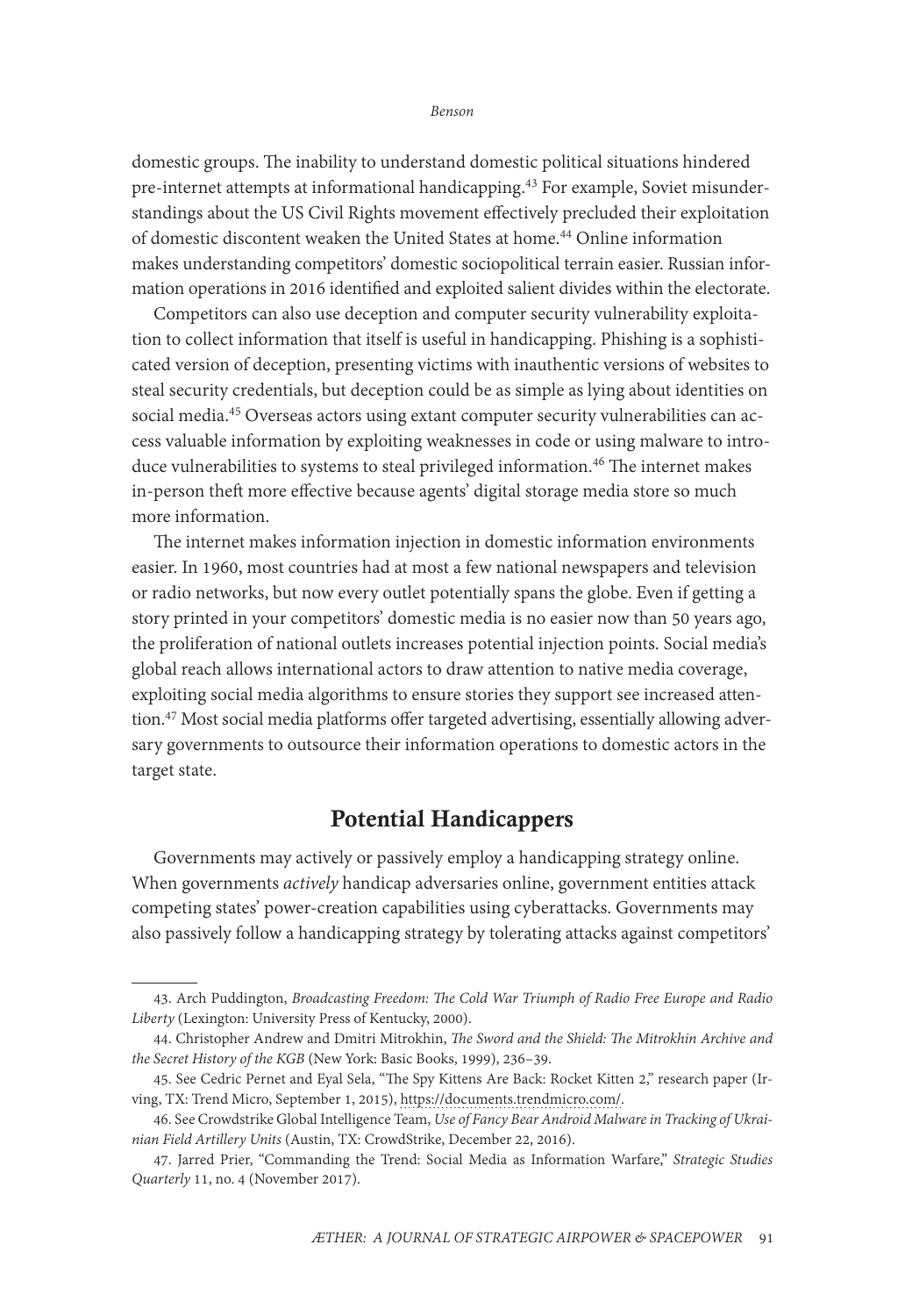power creation. Tolerating attacks against competitors' power allows a government to deny responsibility for attacks while reaping the competitive benefits.

When states tacitly allow online attacks against competitors' interests, the attackers' immediate goals may not entail the international balance of power but affect the balance nonetheless. The ransomware gangs Russia tolerates (as long as they do not attack Russian targets explicitly) argue their interests are nonpolitical.<sup>48</sup> Insofar as ransomware and other forms of cyberattacks can be lucrative, we need not impute motives absent evidence to explain why such criminal organizations would emerge. Since governments and their domestic civil society groups operate in similar circumstances, interest alignment should not be surprising. If a government controls a state with less relative power than a competitor, the competitor is also usually more wealthy. Wealthy states possess many lucrative targets for criminals.

Entities within states targeted by handicapping also respond absent government impetus for their own reasons. Companies targeted by cyberattacks do not need a government to tell them losing money is bad, and they will respond accordingly. Both the need to secure their own corporate information and the opportunity to make money securing other companies' information drives these organizations to develop cybersecurity defense capabilities. Microsoft, FireEye, or CrowdStrike have sufficient profit motive to counter cyberattacks that they will act independently of the government.

### The Nature of Handicapping

Many recent cyberattacks make more sense when thought of as attempts to affect the balance of power. The United States and its allies compete with Russia and China, but there has been no specific conflict and few of the crises that defined the Cold War. Nonetheless, Russia and China have supported or allowed massive cybercampaigns attacking institutions and organizations contributing to national power, including corporations, financial institutions, government organizations, and political institutions. Cyberattacks leach away billions of dollars in direct costs while diverting other resources.<sup>49</sup>

Russian cyberattacks on the United States drew the government's competence into question, potentially destabilizing alliances and governing coalitions, and cost the US economy billions of dollars. In 2009, the Russian worm agent[.]btz infiltrated the NIPR military network in the Middle East and stole military information; Operation Titan Rain expunged a Chinese worm attacking US military networks in 2005; and in the months leading up to the 2016 US presidential election, Russian hackers penetrated the computers of the Democratic National Committee and the Democratic

<sup>48.</sup> Graham Cluley, "The DarkSide Ransomware Gang Must Be Shitting Itself Right Now," Graham Cluley (blog), May 11, 2021, [https://grahamcluley.com/](https://grahamcluley.com/darkside-ransomware-gang-fear/).

<sup>49.</sup> Phil Goldstein, "Cybersecurity Funding Would Jump in Trump's 2019 Budget," *FedTech*, February 2018, [https://fedtechmagazine.com](https://fedtechmagazine.com/article/2018/02/cybersecurity-funding-would-jump-trumps-2019-budget).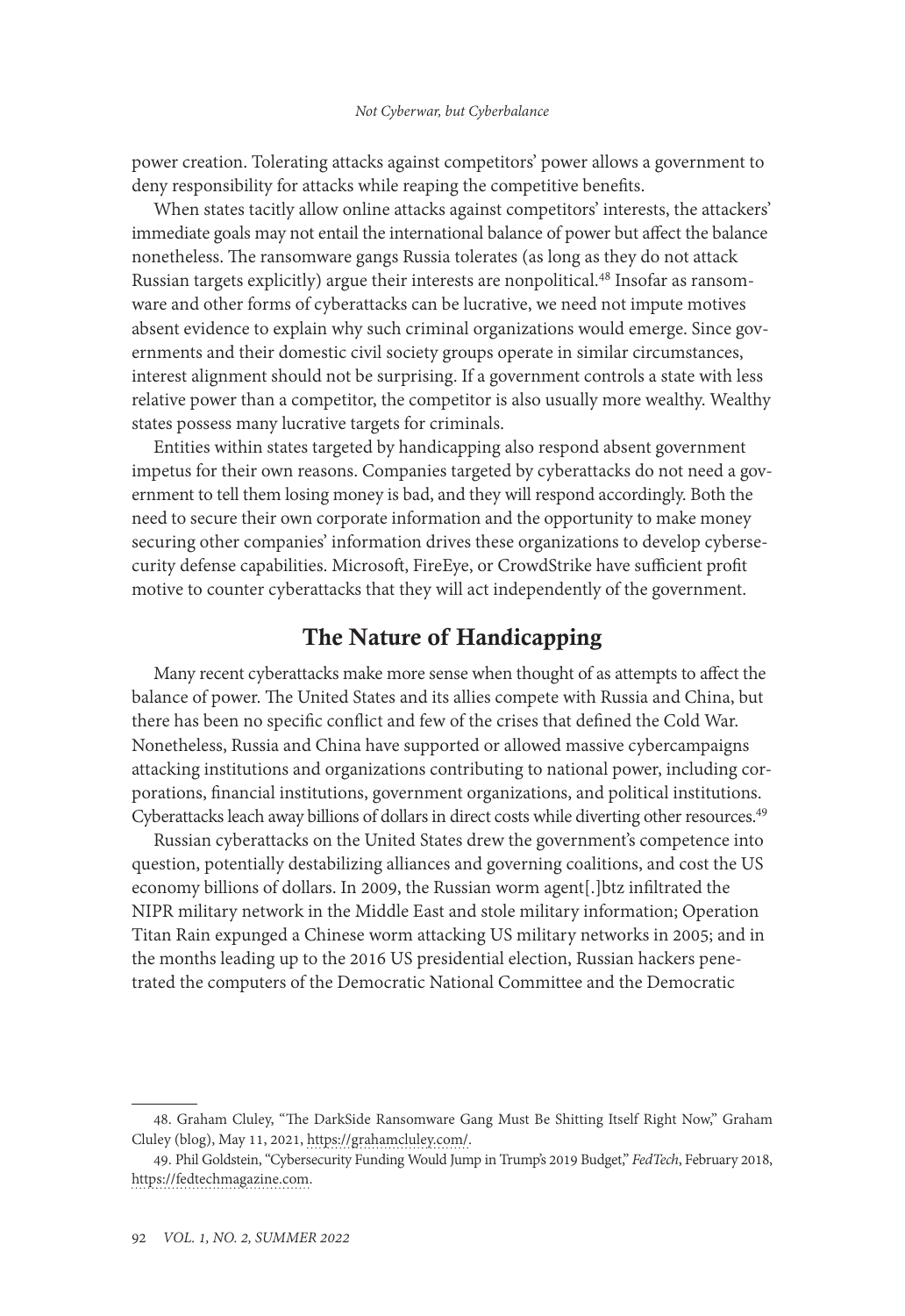Congressional Campaign Committee.50 None of these attacks occurred within the context of ongoing conflicts, but each attacked a component of American power, plausibly harming America's position in the international balance of power.

Attacks on political institutions may have the greatest but most difficult to assess effect on political power. Russian interference in the 2016 election dominates both research and commentary explaining transnational interference attacking political institutions. Russian cyberattacks against electoral institutions in 2016 actually began in 2014—Russian hackers stole information from a wide variety of electoral targets for a span of two years.<sup>51</sup> And although it remains unclear if the hacks changed the outcome of the election, Russian cyberattacks contributed to decline in perceived legitimacy of American elections.52

## Handicapping Is Competition, Attacking Is Conflict

Military strategy and international politics must grapple with the challenges of competition among great powers while avoiding conflict. Competition in a world of nuclear weapons may be dangerous, but it is unavoidable. In cyberspace and in the real world, China, Russia, and others *compete* with the US and its allies for preeminence in the international system. In international competition, competing governments pursue their own interests. For example, the United States does not want an international system where governments can militarily realign borders. Russia wants to control parts of Ukraine with its military. Even before Russia invaded Ukraine, it was competing with the United States to achieve its aim.

Conflict is destructive and dangerous. In the nuclear era, conflict may escalate to nuclear exchange. Once citizens start dying, nuclear-armed governments may retaliate with nuclear weapons. In fact, nuclear deterrent strategies like establishing "tripwires" specifically rely on the possibility that deaths may lead to escalation.<sup>53</sup> Governments take even the potential for nuclear exchange seriously and change their behaviors

<sup>50.</sup> Anton Cherepanov and Robert Lipovsky, "New TeleBots Backdoor Links Industroyer to NotPetya for First Time," WeLiveSecurity, October 2018, [https://www.welivesecurity.com/;](https://www.welivesecurity.com/2018/10/11/new-telebots-backdoor-linking-industroyer-notpetya/) Department of Justice (DOJ) Office of Public Affairs, "Six Russian GRU Officers Charged in Connection with Worldwide Deployment of Destructive Malware and Other Disruptive Actions in Cyberspace" (Washington, DC: DOJ, October 19, 2020), [https://www.justice.gov/;](https://www.justice.gov/opa/pr/six-russian-gru-officers-charged-connection-worldwide-deployment-destructive-malware-and) David Alexander, "Pentagon Flash Drive Ban Has Many Exceptions," Reuters, June 2013, [https://www.reuters.com/;](https://www.reuters.com/article/us-usa-security-pentagon-idUSBRE95L06520130622) and Raphael Satter, Jeff Donn, and Chad Day, "Inside Story: How Russians Hacked the Democrats' Emails," Associated Press, November 4, 2017, [https://www.apnews](https://www.apnews.com/dea73efc01594839957c3c9a6c962b8a) [.com/](https://www.apnews.com/dea73efc01594839957c3c9a6c962b8a).

<sup>51.</sup> Public Broadcasting Service (PBS) Newshour, "Reconstructing the Russian Hacks Leading up to the Election," PBS, December 14, 2016, [https://www.pbs.org/.](https://www.pbs.org/newshour/show/reconstructing-russian-hacks-leading-election)

<sup>52.</sup> Shaun Ratcliffe and Simon Jackman, "State of the United States Poll: Free and Fair? American Attitudes towards Electoral Integrity and Legitimacy" (Sydney, Australia: United States Studies Centre, November 3, 2020), [https://www.ussc.edu.au/](https://www.ussc.edu.au/analysis/free-and-fair-american-attitudes-towards-electoral-integrity-and-legitimacy).

<sup>53.</sup> Schelling, *Arms and Influence*.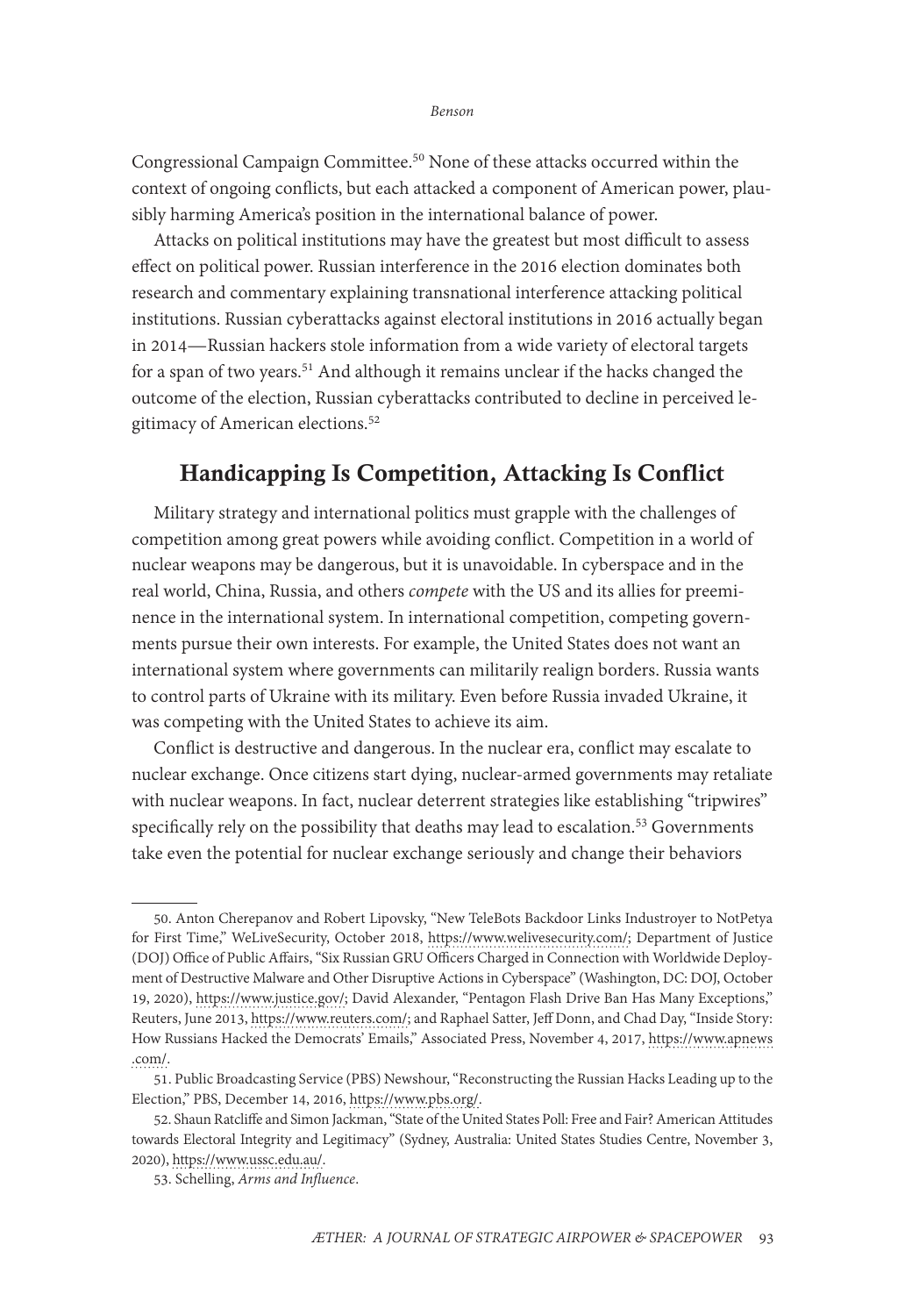accordingly.<sup>54</sup> Despite the possibility of nuclear weapons use, conflict has erupted from time to time, sometimes even between nuclear-armed countries.

Competition is part of normal politics, but conflict is war. No two governments, not even Allies, have a perfect harmony of interests. Even the United States and the United Kingdom—a treaty ally—competed with each other in pursuit of their own interests. Competition over fishing rights in the North Atlantic almost exclusively involved NATO allies. During the Cold War, the United States and the Soviet Union openly competed across many venues but never openly fought one another. Both governments were aware that once conflict broke out, neither government would like the ultimate outcome.

Differentiating between competitive handicapping and coercive war in strategy and lexicon reduces the risks of accidental escalation. Had the United States responded to the revelation that Russian hackers had infiltrated the SolarWinds supply chain like it would if Russia had been flying bombers in US airspace, the consequences could have been catastrophic.<sup>55</sup> Even using such language risks miscommunicating national intent to partners, competitors, and even subordinates who might act as if war is imminent. A shifting balance of power is at least as important as being coerced, but it is not imminent. Using the language of balance of power conveys the grave situation without the added immediacy that can lead to rash decisions.

Knowing some cyberattacks are part of a long-term strategy rather than a short– term coercive burst opens a world of potential responses unavailable when resisting coercion. Because coercion is immediate, the only options available are to either accede to coercive demands or use the tools you have available at that moment. Dealing with shifting balances of power allows policies and strategies that take more time. Governments can counterhandicap, of course, but outbound handicapping need not take the same form as inbound handicapping.

States may simply attempt to outgrow the effects of handicapping rather than respond to it directly, compensating for any reduced power by replacing it with more power. Hardening institutions and systems against cyberattacks is an appropriate response to both handicapping and coercion, but these actions are more valuable when dealing with balance-of-power concerns. Handicapping may happen any time, so hardening against it pays off all the time.

### Conclusion

Handicapping in international relations explains one of the more inscrutable online state behaviors—rampant transnational attacks absent coercive or deterrent issues. States, long concerned with their relative power, continue to compete online as they have in the real world. Russia developed offensive cybersecurity capabilities to handicap

<sup>54.</sup> Vipin Narang, *Nuclear Strategy in the Modern Era: Regional Powers and International Conflict* (Princeton, NJ: Princeton University Press, 2014).

<sup>55.</sup> Molly Crane-Newman, "Russia Could Cut Off U.S. Food and Water Supply in Next Cyberattack, Romney Says," *NY Daily News*, December 20, 2020, [https://www.nydailynews.com/.](https://www.nydailynews.com/news/politics/us-elections-government/ny-mitt-romney-meet-the-press-russia-cyber-attack-20201220-a7ywsram7rbarnwh4aozc7hsxu-story.html)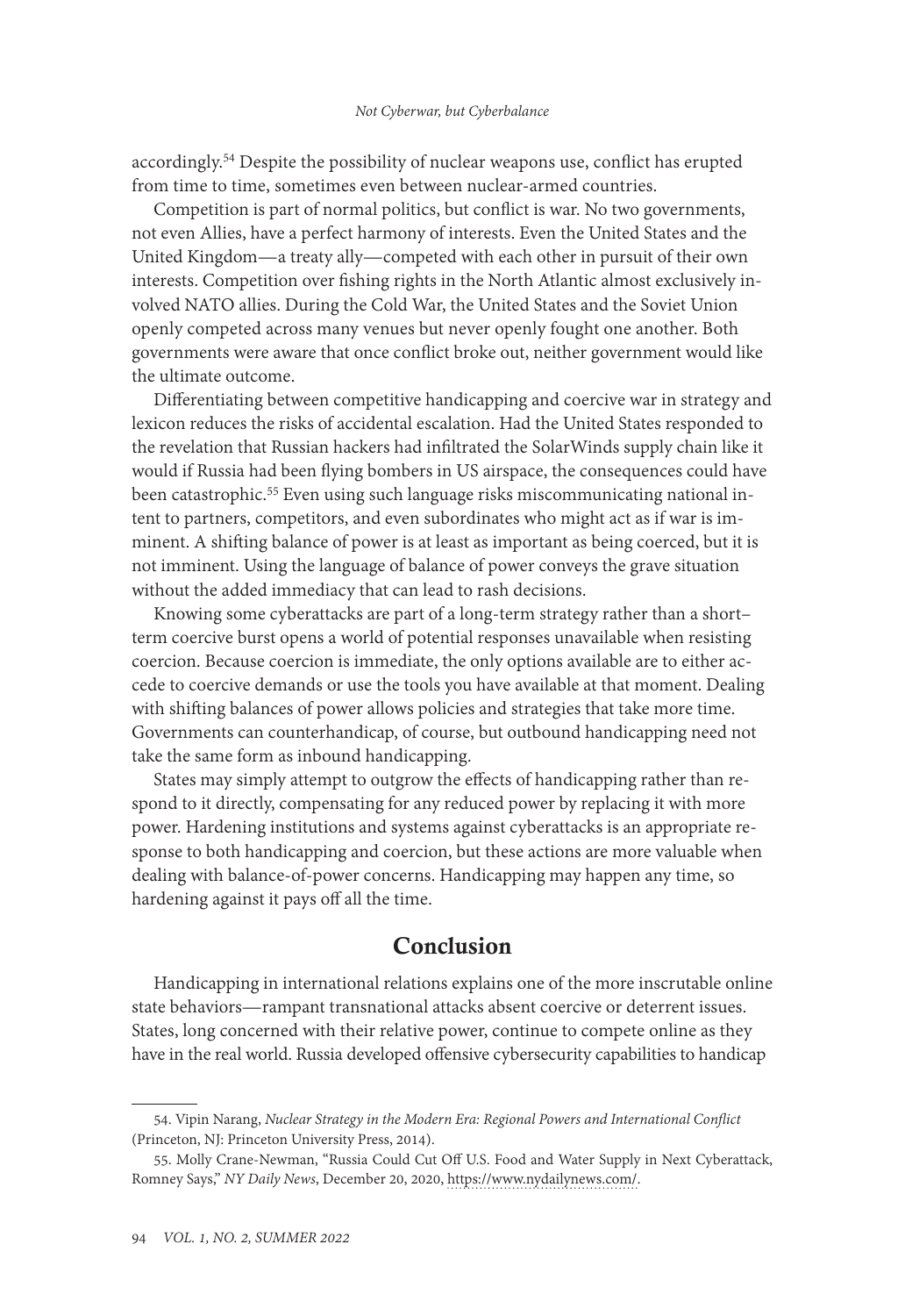the United States and its alliance structure to shift the balance of power in its favor. We now know for certain that humbling Ukraine has long been among Russia's goals.

The polemical rhetoric sometimes applied to energize political leaders and members of society to take cybersecurity seriously is misdirected but not wrong. Cyberattacks are a serious problem and cybersecurity is a major venue for international competition, but not all cyberattacks are acute problems with immediate solutions. International competitors recognize the potential to use online information to affect adversary national power and act accordingly.

Declining relative power is in many way a more severe problem than merely being coerced. Governments at a disadvantage in the balance of power are subject to repeated adverse coercion, not just the single incident in question. Alarming rhetoric missteps by equating immediate events that will matter now with the long, slow march of international strategy.

Handicapping also shows cyberattacks are more important than sometimes argued because they are an issue of international statecraft. Failure to treat cyberattacks with appropriate gravity risks underbalancing. Scholars and observers outside information security and cybersecurity circles are sometimes skeptical of cyberattacks' importance, because they rightly perceive their immediate effects as limited.

No cyberattack so far is as immediately physically destructive as a single joint direct attack munition (JDAM), but handicapping cyberattacks can have effects with longer-term consequences than the physical destruction bombs create. Indeed, handicapping cannot be as destructive as a JDAM, because such destruction almost assuredly provokes escalation and retaliation. Transnational cyberattacks are therefore less akin to one runner drugging the other to win a single race than they are to the same athlete altering another's diet to induce diabetes and removing the competitor as a challenge altogether. Acute problems may be frightening, but chronic problems are often far worse.

Handicapping also creates a useful frame for understanding the national security interest in issues like Huawei's involvement in 5G or information collected by companies under Russian or Chinese government influence. It is improbable companies like Huawei or Bytedance could acquire actionable intelligence relevant for military operations, or helpful in coercing democracies, while scraping random user data. This article shows how companies under a government's control could collect information deleterious to democratic and free-market institutions.

TikTok and Chinese telecoms are collecting the same kind of information Walmart wanted to collect on TikTok's American users and that SolarWinds collects from its customers. China and Russia are now using the information collected by TikTok and Chinese telecoms to handicap.<sup>56</sup> Assurances that information is secure ring hollow when the people who control access live under authoritarian regimes. In 2020, three

<sup>56.</sup> Joseph Pisani and Tali Arbel, "What Does Walmart See in Tiktok?," TechExplore, August 30, 2020, [https://techxplore.com/;](https://techxplore.com/news/2020-08-walmart-tiktok-millions-young-shoppers.html) and Stephanie Kirchgaessner, "Revealed: China Suspected of Spying on Americans via Caribbean Phone Networks," *Guardian*, December 15, 2020, [https://www.theguardian.com/](https://www.theguardian.com/us-news/2020/dec/15/revealed-china-suspected-of-spying-on-americans-via-caribbean-phone-networks).